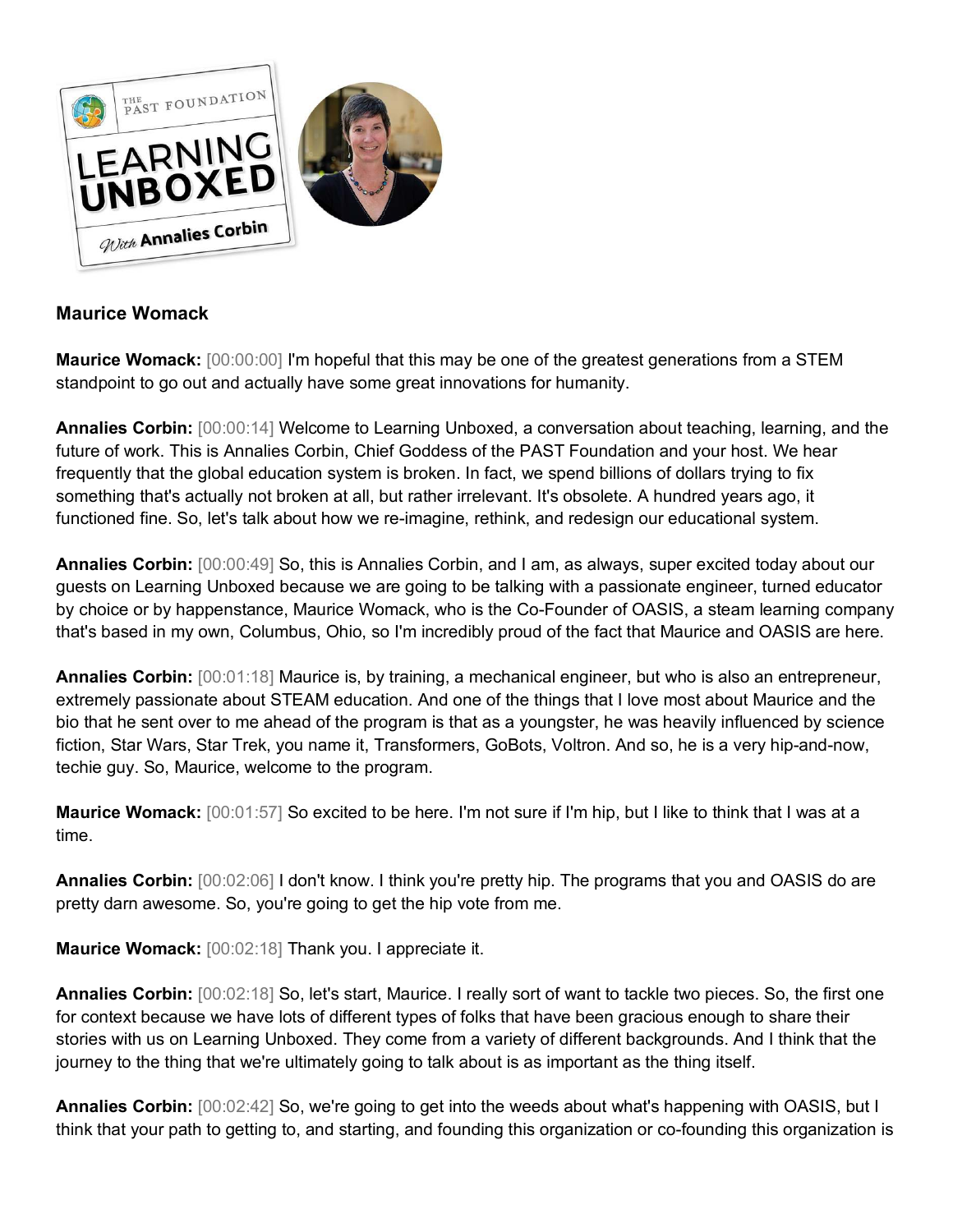a really important piece for folks to understand. So, could you give us maybe the five-minute version of how you went from, I'm a mechanical engineer, to, I'm passionate about STEAM education.

**Maurice Womack:** [00:03:06] Sure. So, I was working to get a job down at Columbus State Community College as an adjunct instructor of engineering technology. And so, I was teaching college students introductory engineering courses. And what I found was that the students were not very passionate about engineering. And that puzzled me because for me, I always know I wanted to be an engineer. And I had a lot of students who said, "Well, my counselor told me that engineers make good money and that it's hands-on. And so, I figured I'd check it out."

**Maurice Womack:** [00:03:43] But the problem is, is that as you progress through sophomore, junior year, and you start to get into some of the "harder and weirder classes", and typically, you don't have an anchor to say, "Hey, I really need to persist through this", right? Because you never really considered it a passion in the first place. So, I started to reflect on what was it about my own upbringing where I knew I wanted to become an engineer? Regardless of what took place in front of me, obstacles, or other opportunities, I knew I wanted to be an engineer.

**Maurice Womack:** [00:04:21] And I thought about it. And I was like, well, it's because I think my father, for me, he always made connections to science fiction and comic book characters and stories with technology present in the engineering and the STEM present in those stories. So, for instance, I was a big Star Trek: The Next Generation fan. And they're flying around in a star ship at warp speed. And they use eye pads, which at the time, I bet didn't exist, right? Their transport from the earth up to the ship.

**Maurice Womack:** [00:04:56] So, all these different sub-science, theories, new technologies were present in the stories, along with the characters that I was familiar with. And so, whenever I would watch these shows, my father would say, "Hey, that's what engineers do." And then, specifically for Star Trek, as African-American male, Geordi LaForge, LeVar Burton, that I was a fan of anyway because of Reading Rainbow, he was the chief of engineering.

**Maurice Womack:** [00:05:25] And so, for me to see an African-American man on the television who was the chief of engineering on the flagship star ship of the star fleet, all of those things kind of made sense to me. And so, every time I would watch any show, cartoon, my father would be sure to connect, to make the connection between the technologies or the science in those shows in engineering. And so, he kind of almost pushed me unwittingly into becoming an engineer because I love that.

**Maurice Womack:** [00:06:01] And so then, I would do things around the house where I would try to build some of the things I saw on TV or even some of the play time would be imagining that I was in these spaces with this technology that, at that time, a lot of it hadn't been developed. So, that imaginative play, I think, contributed to that passion, and then fueled me as I got older. And so, after pondering that and understanding that, I was like, well, maybe we need to, especially nowadays, at that time, I think Marvel was just starting to blow up with their movies.

## **Annalies Corbin:** [00:06:37] Right.

**Maurice Womack:** [00:06:38] They were popular. And one of the things that struck me was Iron Man. The movie was just so realistic, even though he's—well, within the movie, Robert Downey Jr., he uses the engineering design process, develop his Mark 1 prototype suit, okay? So, I took that as a first stab from the college level, so I started to build some of my lessons around, this is what I call a science fiction and comic book stories, so I call it a sci-fi com at the time.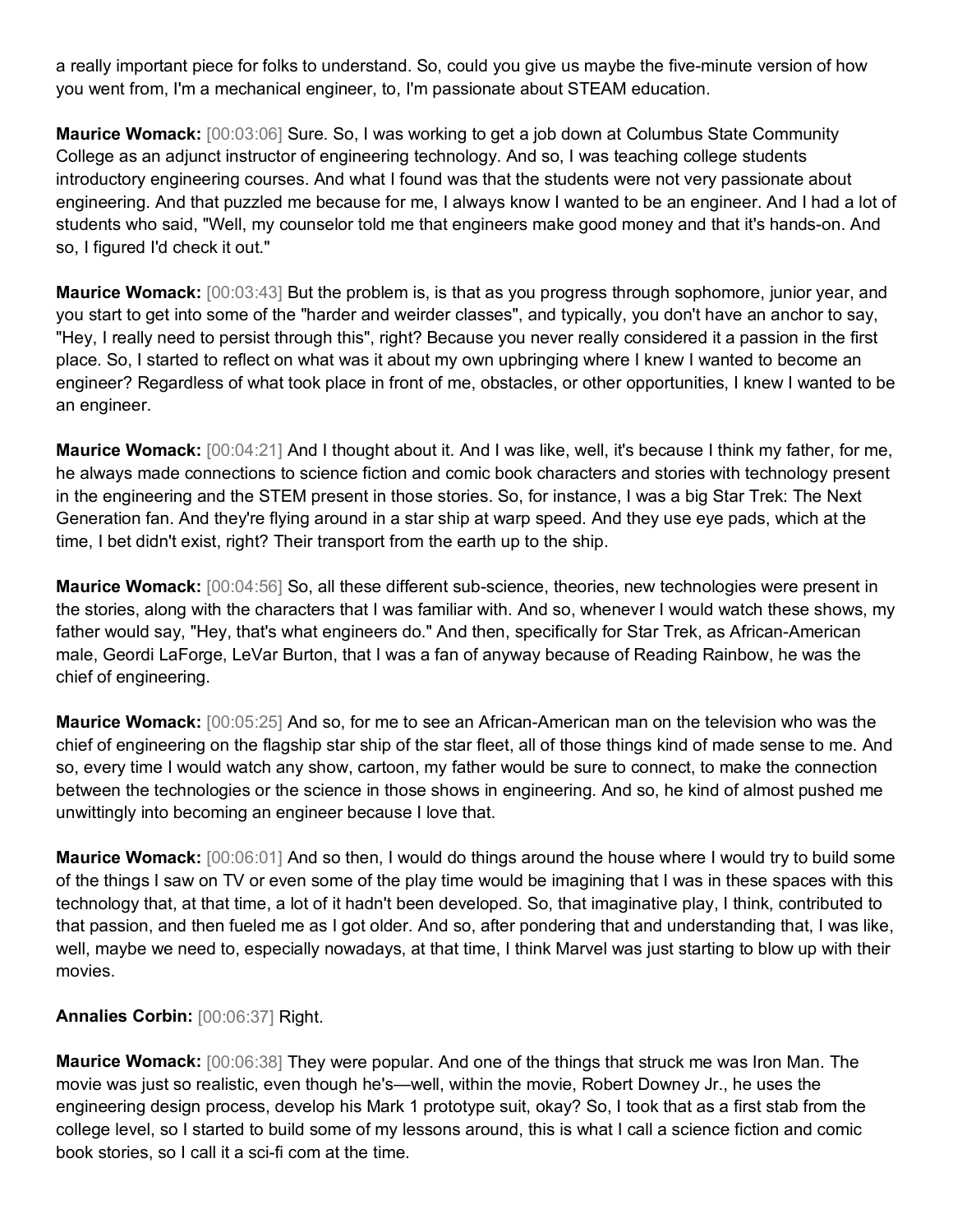**Annalies Corbin:** [00:07:11] Are you still teaching this class? Because, Maurice, I want to take that version of an engineering class because I think it is part of what makes your story so great. And obviously, that's partially why OASIS works and as we get into that, because you hook these kids. I mean, that's the beauty of it, right? Your father figured out you love that stuff, and whether he loved it with you or not, you did. And he made it real for you. And so, for you to take those kids and say, "Hey, let's study engineering" because I want to take that class, Maurice. If you're now still teaching it, can we do a special section?

**Maurice Womack:** [00:07:46] I had several other students, and these are adults who said that they enjoy the class, they love the theme of the class, really can—nowadays, there is no excuse to be able to find innovative ways around what kids are interested in connected to science, and technology, engineering, art, and math.

**Annalies Corbin:** [00:08:07] Yeah, we don't. Right. But that's part of the reason why you and I do the work that we do, right? Because so often, we still see so many programs, schools, methods of instruction that are failing to connect directly with the audience, our kids.

**Maurice Womack:** [00:08:24] Yeah. And for me, like I said, I always and I'm not sure of this because—I mean, I know educators are under a lot of pressure to testing and things of that nature, but just connecting it to a sense of play has always been successful for us in terms of inspiring kids. And so, whenever I sit down and decided to develop a lesson plan, always use a form that I call, learn, build, play. It is the learning piece, then there's the hands-on piece, and then there's the play piece, and we-

**Annalies Corbin:** [00:08:59] I love that.

**Maurice Womack:** [00:09:00] Yeah. And so, I use that almost like a framework, and then we decide on what are we going to teach.

**Annalies Corbin:** [00:09:05] That is spectacular. I love that. So, Maurice, tell us about OASIS. So, what is it? And what does it do? And then, we'll sort of get into some of the nuts of some of the actual programs that you put on because I've been watching them over a bit of time, and I have some favorites, and I've got one that I was just really dying to sign up for.

**Maurice Womack:** [00:09:30] Well, OASIS is actually an acronym for Opening Access to STEAM in Informal Settings. And so, that really encompasses our missions. So, our goal is to go in to serve especially underserved, underrepresented communities, and increase access to quality STEM learning. And so, that happens in many ways. Here, locally, we partnered with schools, after-school programs to go out, meet kids where they're at, provide hands-on STEM learning opportunities around what we call emerging technologies, robotics, 3D printing, we do modeling, things of that nature.

**Maurice Womack:** [00:10:11] And then, we also have our online STEAM club, which we call Club OASIS. So, that provides access in a different way. So, if we're not able to do anything hands-on, then we have free resources on Club OASIS classes, things of that nature that you can take absolutely free. And it's mobileaccessible. So, you can take classes, video classes, lessons. There's a community on the site as well. And so, if you have internet access, which not everybody has, but most people do, at least through a mobile device, then you're able to access that content as well. So, those are the different programs that we have for it.

**Annalies Corbin:** [00:10:53] And what are the age groups that you're really sort of encompassing or specifically trying to reach through OASIS or Club OASIS, either one?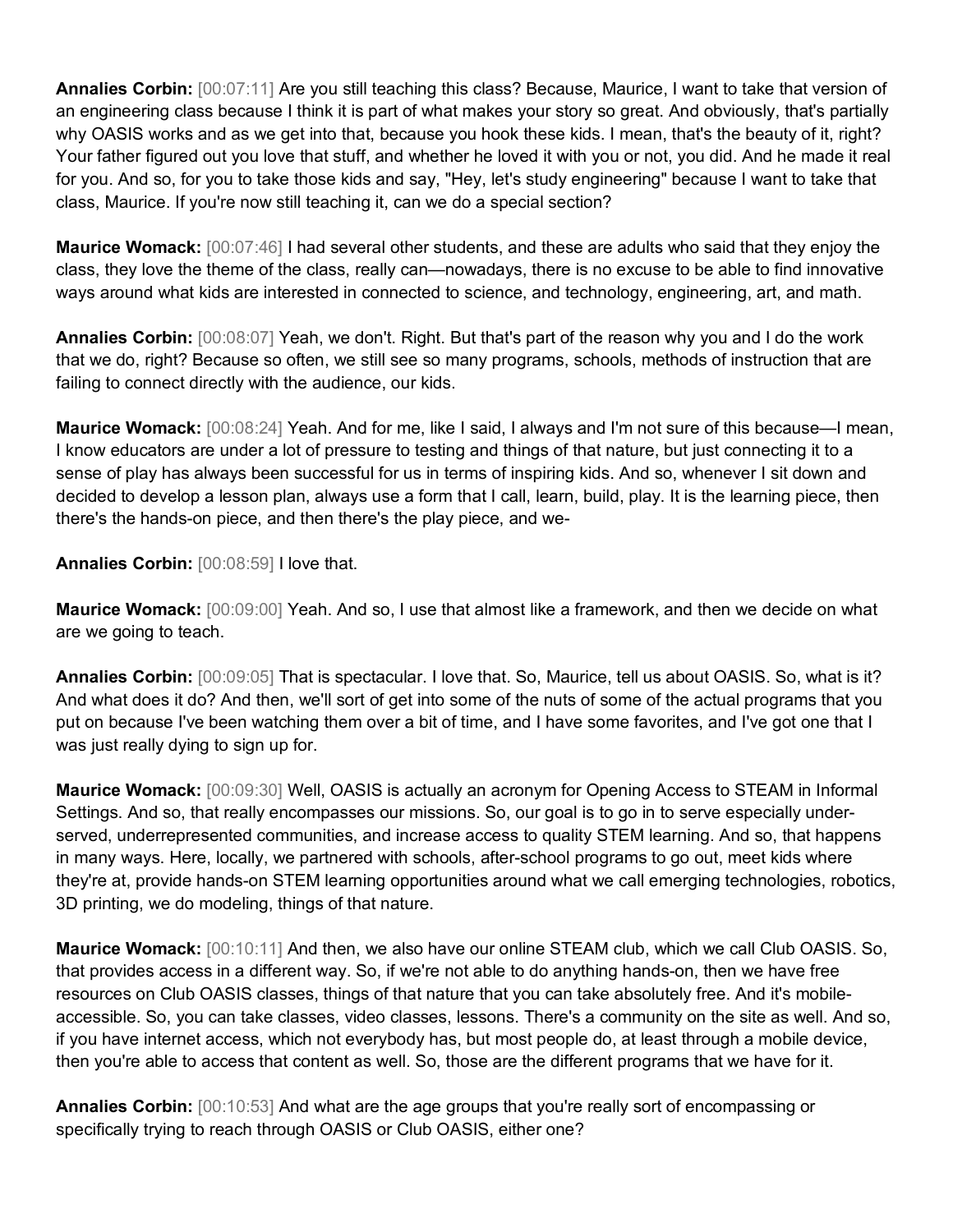**Maurice Womack:** [00:11:05] Yes. So, we're focused primarily on K through eight8. We really have curriculum that spans that entire grade of STEM, but we're also rolling out some things here shortly, which we haven't announced yet for nine through 12 as well. So, really trying to run the whole K through 12 gamut with fun and inspiring things, STEM learning for kids because we really do believe that you need to reach-in early and often when it's time to actually go out and learn the hard skills, they're able to do that.

**Annalies Corbin:** [00:11:39] Yeah, absolutely. And how far-reaching is this? You are in Central Ohio here in Columbus. OASIS, the physical piece of it, is it just in Ohio? And then, the virtual piece, Club OASIS, is that accessible anywhere? Sort of how do you differentiate between those two pieces in terms of who you're serving?

**Maurice Womack:** [00:12:00] Yes. So, our local presence, we do what we call Tech & Touch pop-ups. So, this is where we would go out to try to serve as many kids in one session as possible. Again, we're working with community organizations, schools, so budgets are thin. So, the decision makers are typically trying to touch as many kids as possible, lowest amount of cost. And so, Tech & Touch pop-up accomplishes that.

**Maurice Womack:** [00:12:32] But then, we use that as an opportunity to engage the kids and send them to Club OASIS, where they can continue to learn for free and access via a mobile device or computer. So, the Tech & Touch pop-ups, we do here locally in Columbus. We also have a presence in Lebron's I Promise School. So, we did some Tech & Touch pop-ups there. And then, we were partnered with them to do some STEM learning in their after-school programs as well.

**Annalies Corbin:** [00:13:02] That's wonderful. And then, the Club OASIS, the virtual, can kids come from anywhere?

**Maurice Womack:** [00:13:07] Anywhere, yeah. So, we have kids, and families, and educators as well from around the country, really around the globe.

**Annalies Corbin:** [00:13:14] That's awesome.

**Maurice Womack:** [00:13:15] Especially during this time with the COVID-19, I think people are looking for online resources and some of that stuff.

**Annalies Corbin:** [00:13:21] They are, in fact, and they are looking for quality online resources because there's a lot of stuff out there, and some of it, we'll just call it stuff, and leave it at that. But then, there's some really, really amazing and great content, the one that I saw that you guys were doing through Club OASIS most recently, that it was the one that I was like, oh, man, I'm too old to take it, I'll have to get a hold of Maurice, to see if I can play anyway. I loved the drone one that you guys just did.

**Maurice Womack:** [00:13:51] Yeah.

**Annalies Corbin:** [00:13:51] And I thought, this is, to your point, very, very timely in terms of trying to get out and reach kids who, A, they may or may not be struggling with learning in this sort of virtual environment that's been forced on them right now, but we know that at a minimum, they're isolated in a variety of different ways, and they're looking for other ways to engage. And so, I love the fact that the play component of that really allowed kids to be able to connect. That's pretty awesome.

**Maurice Womack:** [00:14:22] So, for that, we partnered with the DRL Academy amazingly. And you probably seen maybe their races on ESPN.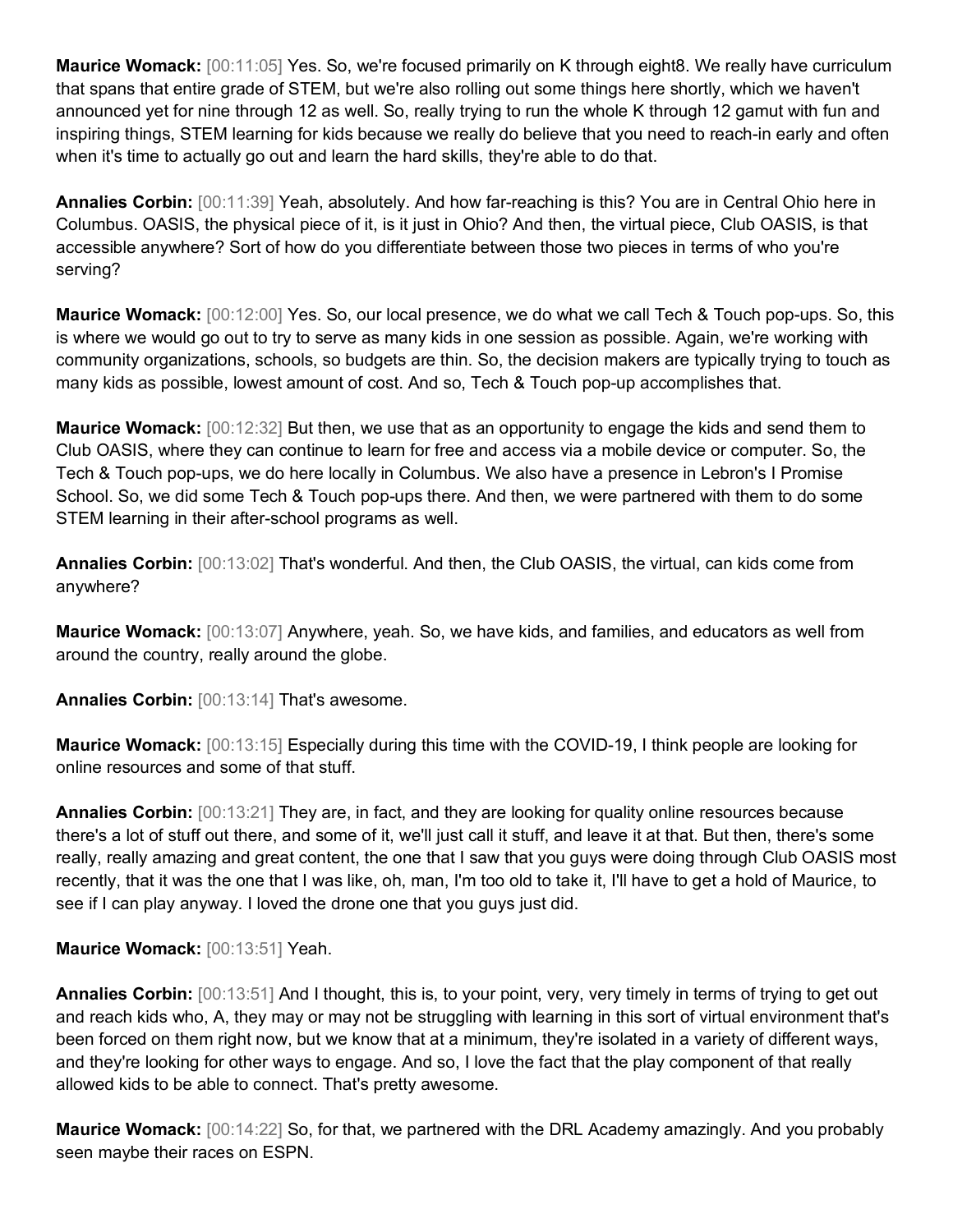**Annalies Corbin:** [00:14:31] Yes, I have.

**Maurice Womack:** [00:14:32] Maybe in NBC. And so, they have a drone simulator, which is very real-to-life. And so, you can actually learn to fly just on the simulator. And then, we have races and things. But during the course of that course, we learn about drone technology, the science of flight, and all those things, while learning to also pilot a drone. So, it's pretty fun. Kids are loving it. We're still in the midst of that right now. That was a great partnership. Sure.

**Annalies Corbin:** [00:15:05] Yeah. No, it is a fabulous one. And I'm really, really excited to sort of see when it all wraps up, sort of what you're thinking about it. And I think it has tremendous potential because kids are just going to love it, right? Because, again, it taps right into the things that they're interested in. So, that's the beautiful thing about it. How do you manage the funding for these programs? I get asked this question all the time as well, right?

**Annalies Corbin:** [00:15:29] And I understand why people are really curious about it. And as folks are sitting in their own communities, a long way from Columbus, Ohio, and they're hearing you talk about not just your journey, but what OASIS is doing, and they're contemplating how can I do similar things in my own community with the resources that we have? One of the questions that always comes up is, how do you actually do it from the fiscal side of doing this type of work?

**Maurice Womack:** [00:15:56] Yeah. As you know, that's always the challenge, right in the middle of the resource areas. So, that was probably the thing that hit us so hard when we first said, hey, we're going to really focus on these communities, in these areas. A lot of organizations wanted us to come in, but it was, how do you fund it? So, we've done two things. So, first, we've tried to do as much to bring the cost down, right? What we're doing. And video, again, because we launched Club OASIS back in November.

**Maurice Womack:** [00:16:25] So, just thinking of ways to leverage technology to bring cost down and reach as many people as possible. That's number one. Secondly, we've done things like go after grants. So, we're a social enterprise, so we're not a nonprofit, per se, but we partner with nonprofits and have gone after grants. So, for instance, we've received close to 200,000 over three years from Battelle, which you're familiar to.

**Maurice Womack:** [00:16:54] So, Battelle has been a big sponsor of what we've been doing here locally to ensure, and other grants that we've gotten grants from Honda, AP Ohio as well. And so, we found that, that has worked for us, right? So, we typically find a partner who really is interested in having us come in, and then we do the groundwork of actually writing up grants, submitting them. Well, they would submit them under their nonprofit status as a partner, and then receive those funds, and then they pay for us to come out. So, that has been a mechanism that has worked very well for us.

**Annalies Corbin:** [00:17:34] Yeah. And I think that that's a fairly typical story of how you're able to get this type of programming into the locations and the schools to the student, who, quite frankly, would benefit the most from getting that experience. One of the other pieces that I really like about what OASIS is doing is that kids have no idea what's possible until they have the opportunity to have an experience, where they can try something or know that it's a thing.

**Annalies Corbin:** [00:18:07] I don't know this, but I would wager that those kids who showed up in your intro to engineering class because somebody told them, hey, it's a great way to make money or whatnot, would have been inspired to be in that class had they had an experience that inspired them around engineering. And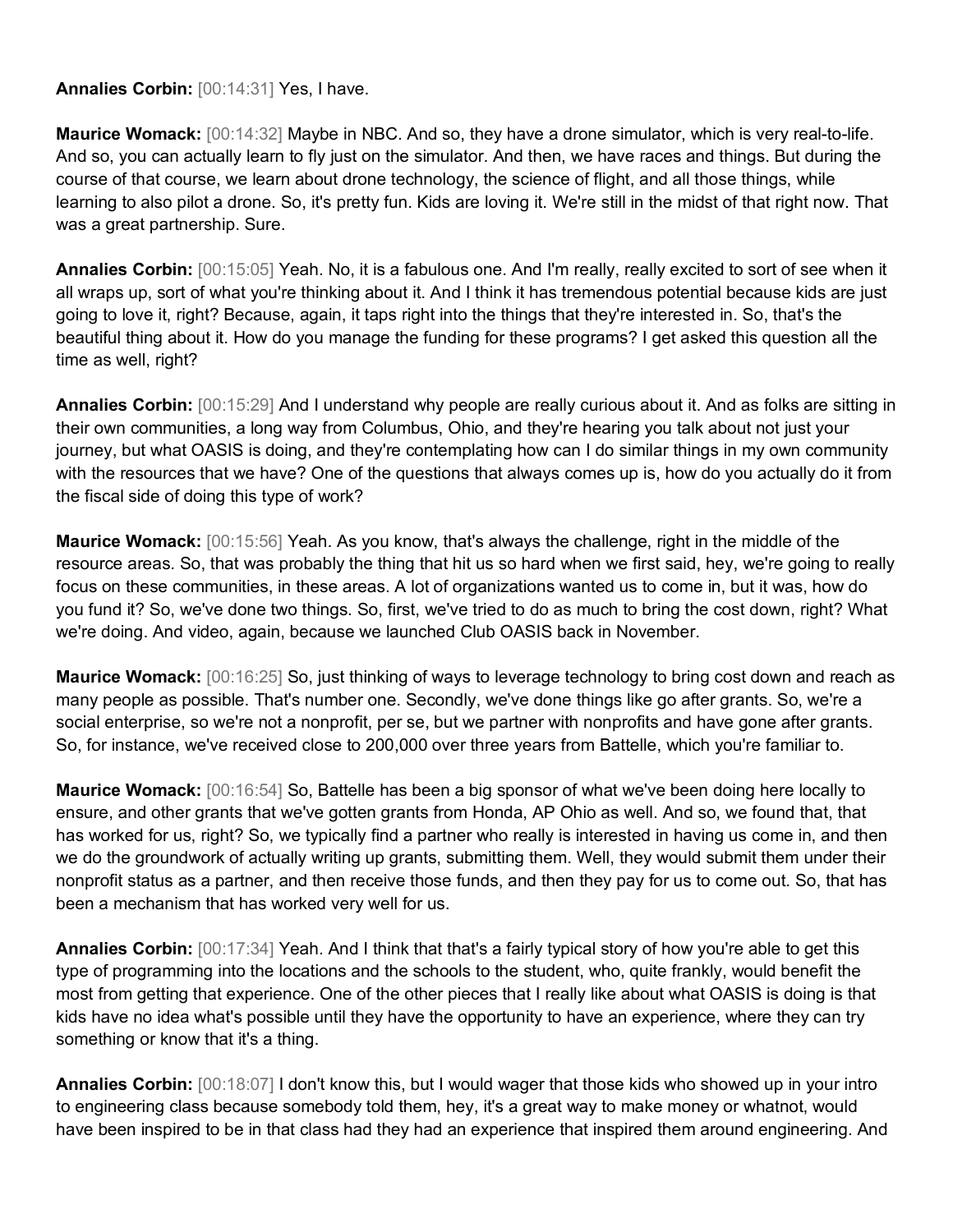so, I think that the shame, I guess, of that is that, oh, my gosh, they were adults before they found somebody like you to inspire them and show them how awesome that career could be.

**Maurice Womack:** [00:18:38] And that was actually one of the things that pushed us to the lower grades. And then I feel it's kind of what led from being an adjunct instructor to teaching engineering to kids, so after experiencing that at Columbus State, we were like, hey, well, understanding that we needed to reach them at a younger age. We actually started teaching high school students in Gahanna Public. So, we reached out to the superintendent of Gahanna Schools at that time, which was Mr. Franz Richie.

**Maurice Womack:** [00:19:09] And we asked him, hey, could you give us some space to maybe run some classes and advertise it for us? And we came and we presented to him. He loved what we were doing and he gave us some space at Clark Hall there, across from the high school. And we know we sold out their first class. They are all high school students. But what I noticed was that all of them were already knew they wanted to be engineers of some sort.

**Maurice Womack:** [00:19:36] So, we had students who were born at Purdue, Ohio State to study engineering in a year or two. So, this was great. But we really need to reach a younger audience. And so, we started to really target younger kids, and then after-school programs as well with the goal of, again, reaching them early and often, hoping to spark this interest at an early age that would then turn into a fire that can't be put out.

**Annalies Corbin:** [00:20:04] And that's the beauty of it. And that's exactly what we find, too. We spend the majority of our time focusing on those upper elementary and middle school kids for a reason, right? And a big piece of that reason is we're really hopeful that kids will come and do multiple programs. If we offer a whole bunch of different things, that they will go from one to the other just to try something different, right? So, we want to see them be able to do robotics, and we want to see them be able to do techno fashion, and we want to see them be able to do coding.

**Annalies Corbin:** [00:20:37] And by the same token, we also want those same kids who are interested in those technology components to actually then go out and try field sciences, too. So, we want to take them out and let them explore bugs, or birds, or geology. And we do that because ultimately, we want the kids to discover hammer a little techie, but it just so happens that I like rocks, too, that they can find the fact that there's a career in the intersection of those two things. But if they don't have the opportunity to try it, they will never, ever come to that. It's interesting. Yesterday, I was on a webinar.

**Annalies Corbin:** [00:21:12] There's a fabulous a new book that's out. It's called The Adaptive Advantage. And it's written by a woman by the name of Heather McGowan, who's a futurist, future work. And I don't know if you're familiar with her work or not, but I wish everybody would go and read, and dwerb what she talks about because one of the things that she does so beautifully is point out the fact that we push kids really early on. We say, what do you want to be when you grow up? And as soon as we do that, we put them in a box or we have them put themselves in a box because the reality is, they don't know, and their imaginations are endless and boundless if we can just nurture them.

**Maurice Womack:** [00:21:53] No, I agree. I mean, I think it's hard for kids to contextualize a profession at a young age. Really, I think that the strategies should be to, like you said, expose them to as many quality learning experiences as possible. As they grow, they'll figure it out, right? They'll figure out what they have an affinity for and what they may consider. And I think it kind of all makes sense to your form. I think too many times, we try to pinpoint certain times in their lives where we need to spoon feed them certain things when I think that the thing about learning is that it doesn't have to be so regimented a lot of times.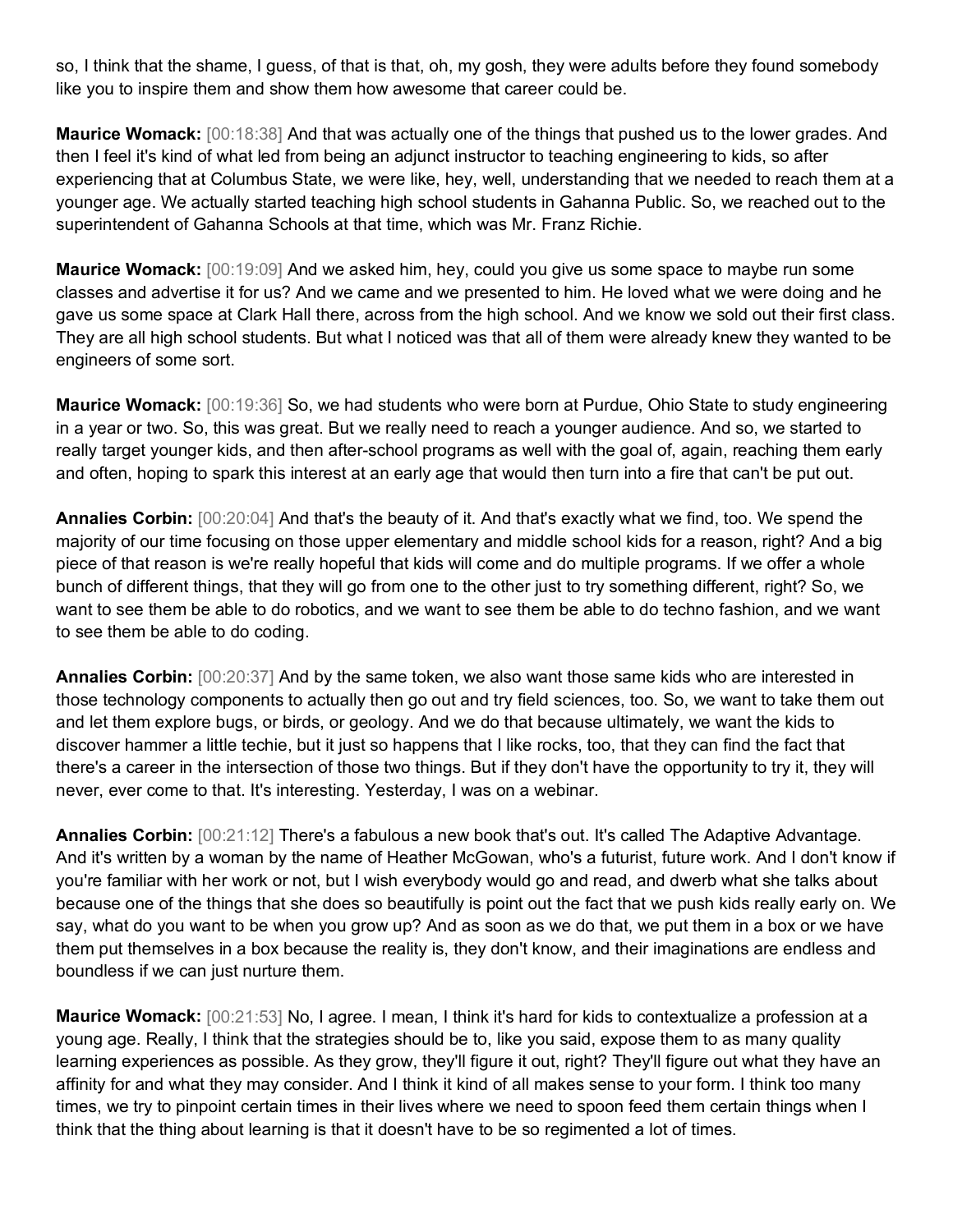**Annalies Corbin:** [00:22:34] Right. Oh, no, absolutely. I am a huge advocate for, let's not do that at all. I am also a huge advocate for, let's just toss all the standards, I'm a big proponent of standards-based education, but I think it's OK to toss them all in the air, grab a handful, and say, what do these random things have to do with each other? And let the kids explore and figure it out. Because reality is, they all do, but we compartmentalized them and we make it really, really difficult for the kiddos to understand, right? For example, what does chemistry have to do with building construction, right? The material science of steel, right? But helping them get there is really difficult if they only go to chemistry class, and they never tie that back to something they might be doing in engineering.

**Maurice Womack:** [00:23:22] Yeah, you're right. Right. And I mean, like you say, real-life problems are solved by being able to research, and look in different areas, and figure out how they all relate with each other. And so, yeah, I do follow you. So, I'm a big proponent on a problem-based learning as well, and throwing the standards out. I've actually tried to imagine what would the perfect educational system look like, so I do have some thoughts on that. But we will talk offline about that. But I think it's a combination formal and informal learning that happened in parallel in K through 12, what proportion of formal versus informal you have, I think, is effective. There are ways to do it. I just don't know if policy makers have the political will to make it happen.

**Annalies Corbin:** [00:24:07] Yes. And we will definitely talk about that more offline, Maurice, because I, too, have some ideas and 100%, I can just almost guarantee, you and I would be in alignment on what this thing should look like. Speaking of this thing, because it's not just kids that we force into a box when we ask them, hey, when do you want to be when you grow up, without allowing them to gravitate to this body of experiences as they could possibly have. And to truly, truly find the thing in this world that they're passionate about because that passion plays out.

**Annalies Corbin:** [00:24:39] Your story is a perfect example of taking a passion and turning it into something else. But I think the same thing happens as kids get older. And we shift from what do you want to be when you grow up to that big giant ominous question when you're 16, 17 years old, we say, hey, what do you want to major in college? First and foremost, sort of pushing every kid into college when that's not really what every kid should be doing. And second, again, we ask them to declare a career, again, except now, the stakes are higher because you're paying for it.

**Maurice Womack:** [00:25:16] Absolutely. Yeah. I don't know when that started. I think it's a combination of—I mean, raising two kids and you raising children is so competitive. I think parents struggle with whether or not, will give their kids everything or push them to be able to maybe go to more elite schools and give them as much education as possible because I think whether true or not, there's this boogeyman in their mind that if they don't, then their children won't be able to be successful in life. And I think, it is a confluence of things happening now that really feeds that narrative to parents and parents reactively. And then, that puts political pressure on certain people in institutions. And it's just a perfect storm of, I think, things not to do, right? And so, how do you work back from that? Is that the question?

**Annalies Corbin:** [00:26:18] Yeah. No, absolutely. And I completely agree. It's an intriguing sort of paradigm. And it's work that has to be done both with policymakers, but with families, with parents. I mean, the place that I see it most frequently is in conversations around manufacturing. Folks don't want their kiddos to go into manufacturing because they have these very old, almost 19th century images of the dirty, awful manufacturing. And that's not what manufacturing today looks like at all, right?

**Annalies Corbin:** [00:26:50] It's clean technology. It's incredibly highly skilled. Not all of it, but a fair amount of it. And so, the world is just different. But we have to somehow help our full sets of communities understand the world is different, and how do we then help our kids, kids in our communities navigate that to sort of, again, find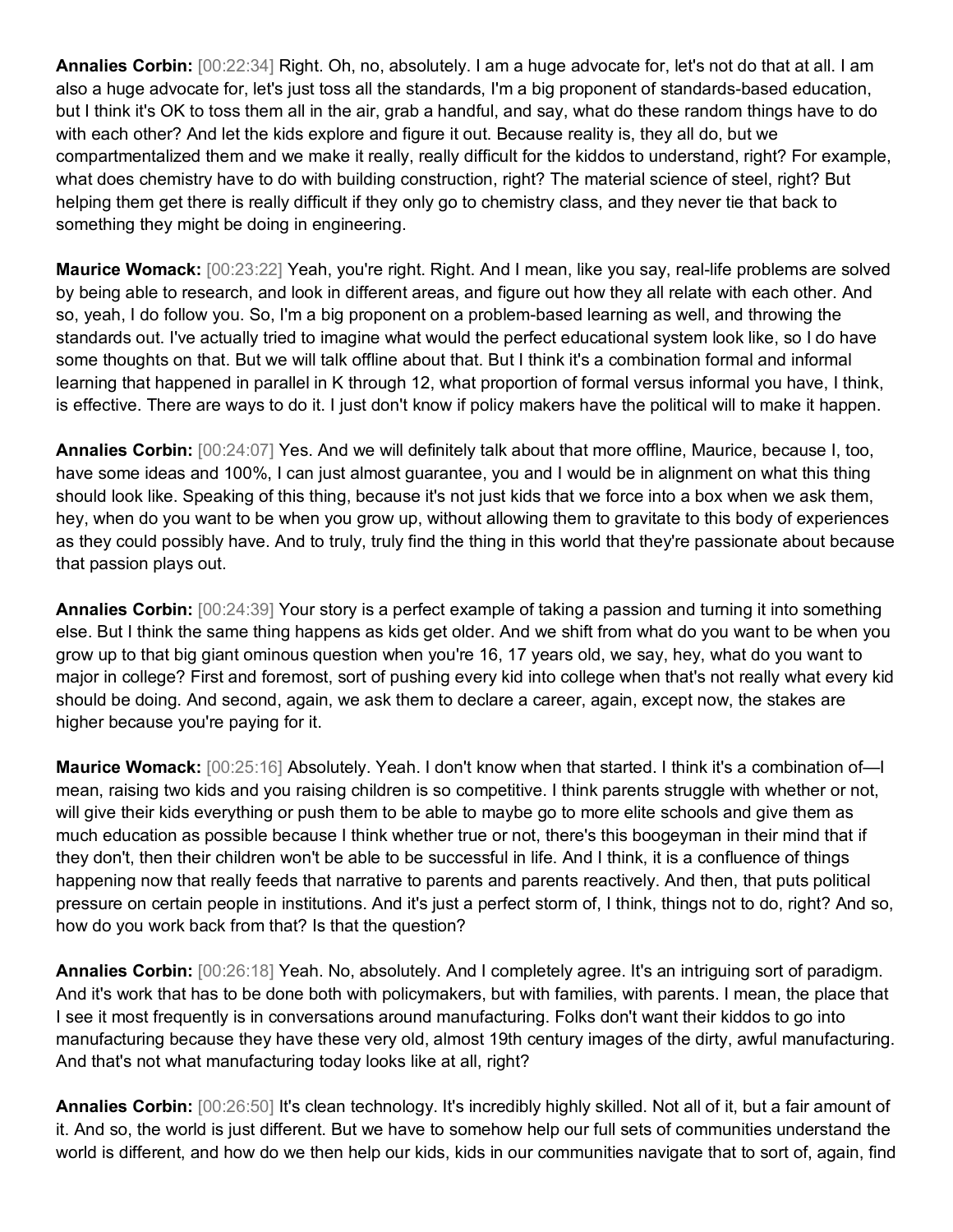that thing that's going to be a lifelong passion for them. What are the things that you're thinking about? And as your influence in thinking about your programming, what right now is top of mind for you?

**Maurice Womack:** [00:27:23] Well, one of the things that we're really trying to part to kids is this idea of a moonshot, right? So, stepping back from deciding on a profession or a major, what are some of the problems that you see in the world today that you can solve, right? And back your career or profession now from that, right? So, what do you ask about as a child, maybe it's homelessness, maybe it's urban transportation, maybe it's food, deserts, whatever that may be from your own personal experience, how can you then, from my perspective, leverage technology, or design, or innovation around certain areas to solve those problems, right?

**Maurice Womack:** [00:28:06] And so, it's been around for a while, this idea of moonshot thinking, but it's something that I've really been trying to relate to the children and their families, this idea. So, don't necessarily pick a profession, but imagine what problems you're passionate about, and then as you grow into adult, young adult, try to attach, and grab those skills and knowledge that you need to then feed that passion of moonshot problem that you're trying to solve.

**Annalies Corbin:** [00:28:38] Yeah, we've done some playing experiment with this very same thing. And what we have found, as I'm sure that you have, is that when you turn kids loose and you ask them, what's the big thing, right? What is something that you care about, and then you give them the space to explore the possibilities and walk them through the how you solve a problem, whether they come up with the right answer or not, doesn't matter whatsoever.

**Annalies Corbin:** [00:29:05] I jokingly tell people when they come and tour the Innovation Lab, and they'll ask me, what's the thing that's most meaningful to you about what happens here, is that the place is just a place. And it's a great place, don't get me wrong, but the reality is it's just a place. And what's so special about it is the fact that every kid that comes in the door, we believe they are capable of solving any global problem. We don't know who you are. We don't know what your experiences have been.

**Annalies Corbin:** [00:29:34] But we have faith and confidence that you have or you can grow everything necessary to be the one to solve for that moonshot, so to speak. And then, I tell them all the time, I said, the kids, because you train them in design thinking in all the same pieces that you're doing with OASIS, when you give kids those skills, they can sit down and they can actually think through possibilities. And I think that's the big difference for me, is that you're giving kids possibility back.

**Maurice Womack:** [00:30:06] Absolutely. And when you teach them these skills, you're actually futureproofing anything that they decide to do because those skills are future-proof, right? They can be used in any industry, any capacity. And so, I know, and that's one of things that I definitely make sure when we're talking to kids and we're teaching them these skills that they can really take in any arena. A lot of, too, what I've been thinking about recently, even though there's so many, especially with the seniors who aren't able to graduate, because they failed and everything else, I'm an optimist, so I always look at it from the other side.

**Maurice Womack:** [00:30:45] And I can imagine that this generation will spawn maybe the person who cures cancer because they worked hard to go into medicine because of what's happening during this time. And so, I just think that so many children are going to be actually inspired and motivated to go into fields that had such an impact on their lives now during this time — medicine, epidemiology, even biomedical engineering, things of that nature — because there's a big push around ventilators, and 3D printing, and all of that. And so, I'm hopeful that this may be one of the greatest generations from a STEM standpoint to go out and actually have some great innovations for humanity.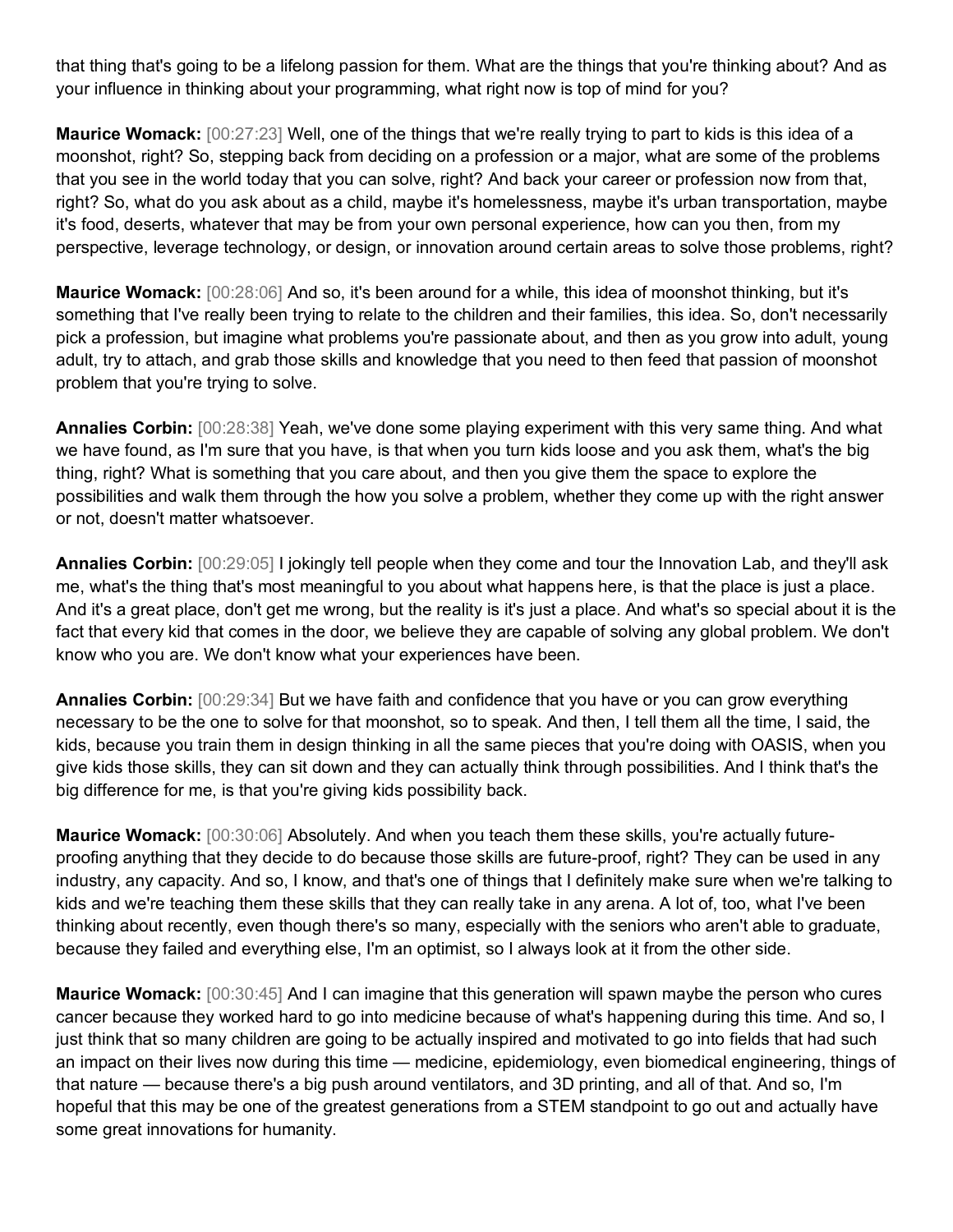**Annalies Corbin:** [00:31:32] Oh, I think you're absolutely right. I mean, I do believe this generation will be forever marked and impacted both negatively and positively by what's happened. And even though we're in it in the moment, we know the moment is going to stretch out, we know there's going to be a second wave, we know all these things are going to happen. And I agree with you. I think that if we step back and we look at those 10, 20, 30 years from now, we will find that it was a watershed event that sent many kids down a path they never imagined before all this happened.

**Annalies Corbin:** [00:32:08] And again, I think it's that experience component then. And in that sense, it becomes an opportunity, not so much a plight. So, it will be interesting. And I completely agree with you on that. And I love the fact that you're spending time with kiddos thinking about those moonshots. I would add to the list of all the health care, the things that we think these kids might solve is, I also think that today's kids are paying attention to the fact that as humanity has gone into a form of pause by going home, we have watched in a very short period of time the earth heal itself in some respects, right?

**Annalies Corbin:** [00:32:46] If you think about all those cities where the pollution has dropped so much, we can see a landscape we haven't seen in 30, 40 years, right? I suspect where kids are going to grab the valuable lessons to be had from that, but look how fast the earth is recovering. There's a long way to go, but I suspect when we look back, we're going to see some pretty amazing kiddos, I think you're right, that would come out of this.

**Maurice Womack:** [00:33:08] Absolutely. Yeah. And then, I mean, I was even amazed to see how quickly pollution levels came down, landscape features were able to be seen for the first time in decades. And at the same time, it shows you how important climate change is, and pollution, and how we need to really make some efforts towards, that really having a solution for that.

**Annalies Corbin:** [00:33:33] I always like to close the program, Maurice, with some last bits of advice. Imagine you're somebody in another part of the world who hears this episode and really is thinking to themselves, hey, I want to do something very similar, create a program that looks or feels very much like some components of what I heard Maurice talking about. What pieces of sort of sage wisdom, I guess, do you have for folks that are contemplating, hey, I want to do something amazing in my community?

**Maurice Womack:** [00:34:06] Begin. Start. I've learned so much just from starting. I think people tend to have a tendency to sit around and think of what they should do, what the perfect path is, but it's never a perfect path, right? You can imagine it to be one way and it's a totally different way. And I think the way you get around that is that you just begin. If you've been planning to do more work in your community, or in terms of volunteering, or to start your nonprofit, or social enterprise, start. You can start small. You don't have to have everything in place.

**Maurice Womack:** [00:34:48] And so, from that perspective, to fail, right? And so, things not to go the way that you imagined, re-assessing, and proceeding forward again. But you can't learn those things unless you actually start. So, I mean, if you're listening and if you're sitting around saying, hey, I want to start this or I want to do that, just begin. And so, people I've talked to will always tell me that they have ideas about things they want to do, I always just say, just start.

**Annalies Corbin:** [00:35:18] Yeah, get going.

**Maurice Womack:** [00:35:20] Just do.